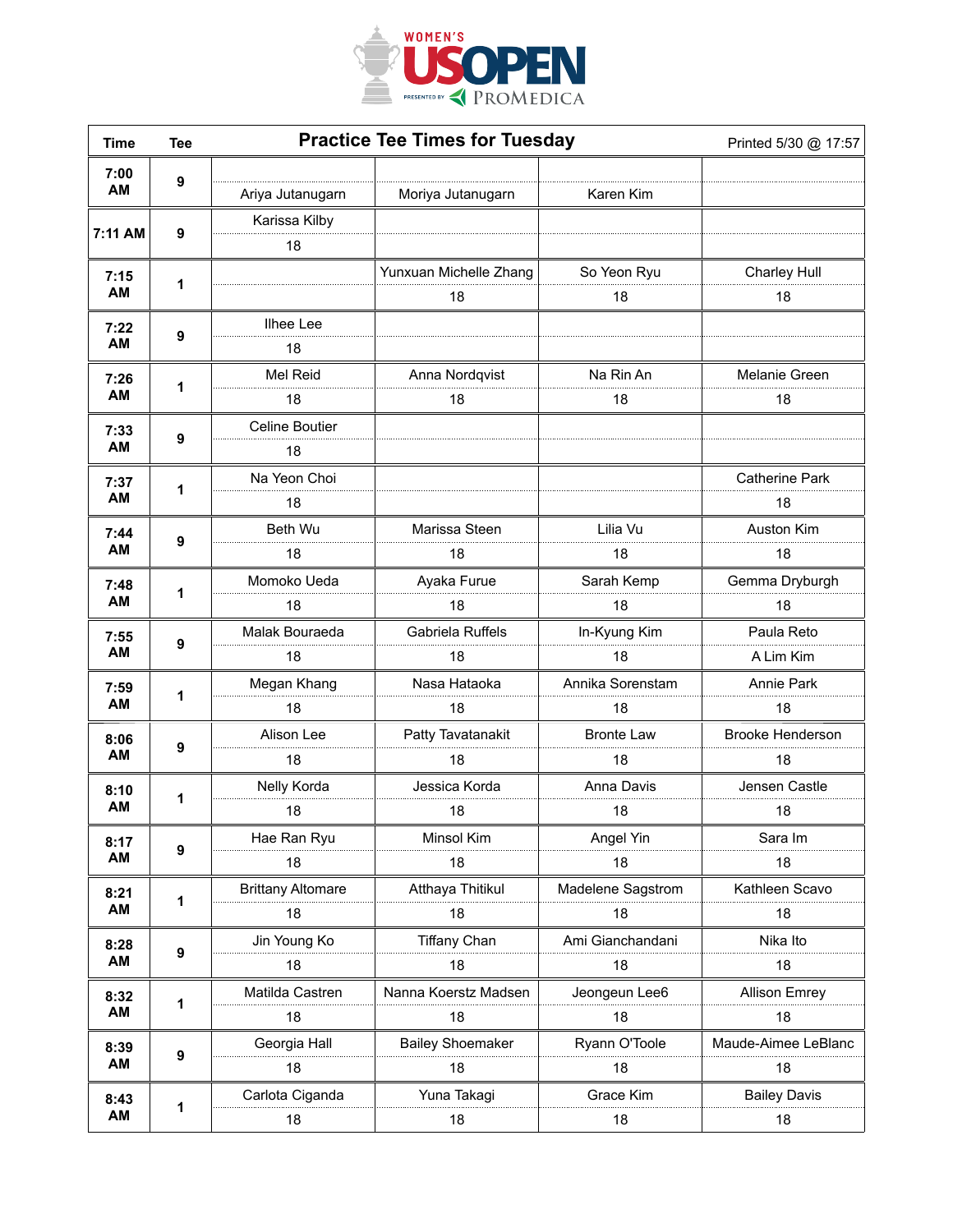| 8:50<br>AM         | 9 | Jennifer Kupcho      | Alicia Joo            | Alexa Pano            | Allisen Corpuz     |
|--------------------|---|----------------------|-----------------------|-----------------------|--------------------|
|                    |   | 18                   | 18                    | 18                    | 18                 |
| 8:54<br>AM         |   | Sakura Koiwai        | Gaby Lopez            | Sofia Garcia          | Ingrid Gutierrez   |
|                    | 1 | 18                   | 18                    | 18                    | 18                 |
| 9:01<br>AM         |   | Smilla Sonderby      | Alexandra Forsterling | Yuri Onishi           | Muni He            |
|                    | 9 |                      | 18                    | 18                    | 18                 |
| 9:05<br><b>AM</b>  | 1 | Yealimi Noh          | Rose Zhang            | Cheyenne Knight       | Bohyun Park        |
|                    |   | 18                   | 18                    | 18                    | 18                 |
| 9:12<br>AM         | 9 | Pia Babnik           | Amanda Doherty        | Frida Kinhult         | Mariel Galdiano    |
|                    |   | 18                   | 18                    | 18                    | 18                 |
| 9:16               |   | Yuna Nishimura       | Laney Frye            | Lauren Kim            | Andrea Lee         |
| <b>AM</b>          | 1 | 18                   | 18                    | 18                    | 18                 |
| 9:27<br>AM         |   | <b>Stacy Lewis</b>   |                       | Natsumi Hayakawa      | Anna Morgan        |
|                    | 1 | 18                   |                       | 18                    | 18                 |
| 12:30<br><b>PM</b> |   | Hinako Shibuno       | <b>Brittany Lang</b>  | Saki Baba             |                    |
|                    | 9 | 18                   | 18                    | 18                    |                    |
| 12:41<br><b>PM</b> |   | Lexi Thompson        | Angela Stanford       | Kylee Choi            | Lauren Gomez       |
|                    | 9 | 18                   | 18                    | 18                    | 18                 |
| 12:45              |   | In Gee Chun          | Minjee Lee            | Sung Hyun Park        | Lydia Ko           |
| <b>PM</b>          | 1 | 18                   | 18                    | 18                    | 18                 |
| 12:52              | 9 | Mao Saigo            | Jaye Marie Green      |                       | Maja Stark         |
| <b>PM</b>          |   |                      | 18                    |                       | 18                 |
| 12:56              | 1 | Mirim Lee            | Michelle Wie West     | <b>Blakesly Brock</b> | Emma McMyler       |
| <b>PM</b>          |   | 18                   | 18                    | 18                    | 18                 |
|                    |   | Caroline Masson      | Daniela Darquea       | Alyaa Abdul           | Isi Gabsa          |
| 1:03 PM            | 9 | 18                   | 18                    | 18                    | 18                 |
|                    |   | Amy Olson            | Pernilla Lindberg     | Mayu Hamada           | <b>Marina Alex</b> |
| 1:07 PM            | 1 | 18                   | 18                    | 18                    | 18                 |
| 1:14 PM            | 9 | Bianca Pagdanganan   | Lauren Hartlage       | Lydia Hall            |                    |
|                    |   | 18                   | 18                    | 18                    |                    |
| 1:18 PM            | 1 | Pajaree Anannarukarn | Ally Ewing            | Lauren Miller         | Lucy Li            |
|                    |   | 18                   | 18                    | 18                    | 18                 |
| 1:25 PM            | 9 | Gabby Lemieux        | Linnea Johansson      | Ingrid Lindblad       |                    |
|                    |   | 18                   | 18                    | 18                    |                    |
| 1:29 PM            | 1 | Mina Harigae         | Hannah Green          | <b>Britney Yada</b>   |                    |
|                    |   | 18                   | 18                    | 18                    |                    |
| 1:36 PM            | 9 | Yuka Saso            | Jeonghyun Lee         | Julianne Alvarez      | So Mi Lee          |
|                    |   | 18                   | 18                    | 18                    | 18                 |
| 1:40 PM            |   | Pornanong Phatlum    | Pauline Roussin       | Wenbo Liu             | Sophia Popov       |
|                    | 1 | 18                   | 18                    | 18                    | 18                 |